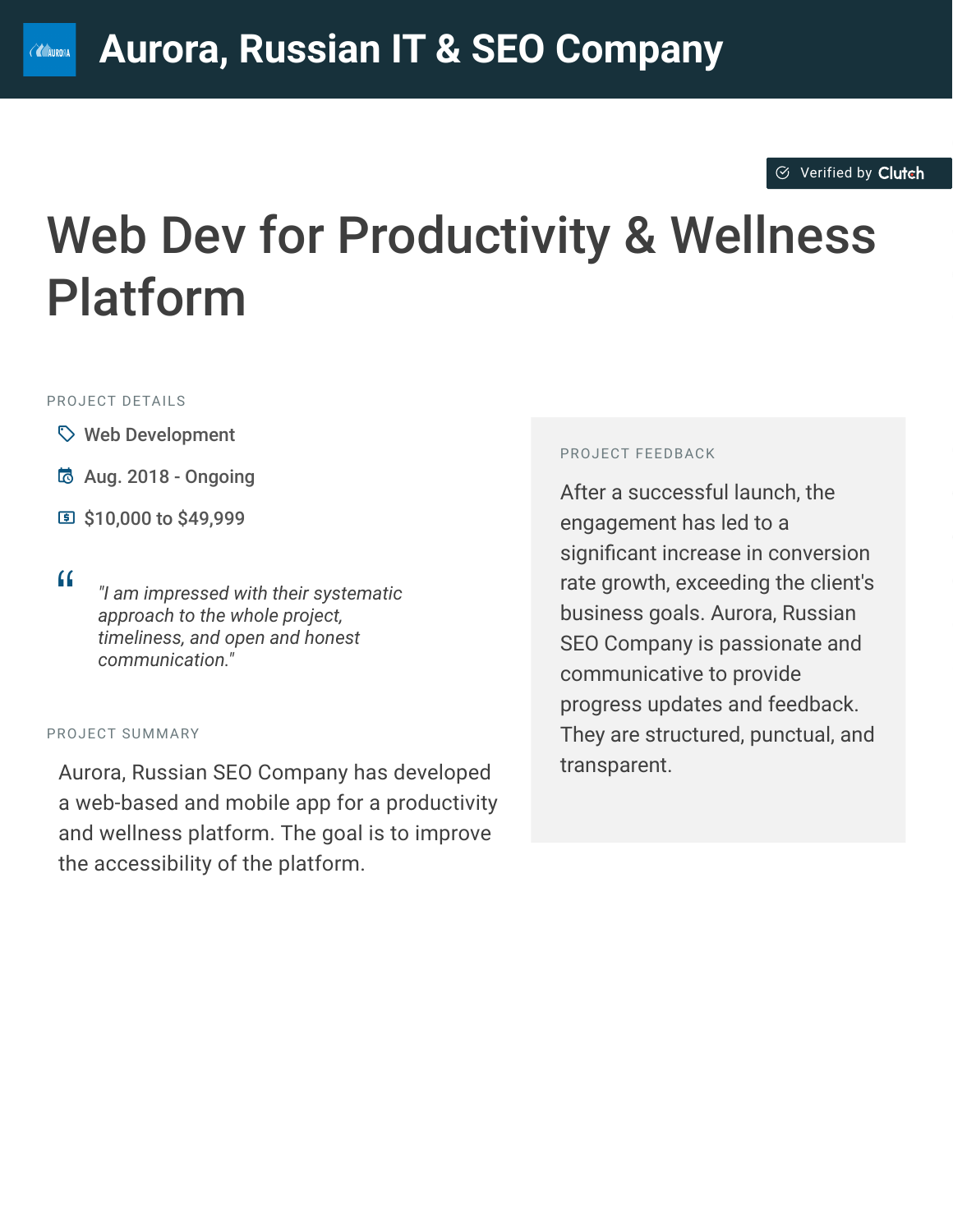## The Client

**CAURORA** 

Please describe your company and your position there.

I'm the founder of a Productivity & Wellness platform iML.do, an AI-driven task management and behavioral design tool.

## The Challenge

For what projects/services did your company hire Aurora, Russian SEO Company, and what were your goals?

We had a mobile app on iOS and Android, Improve My Life. Our next step was expanding our presence by developing a web version (both mobile and desktop). By doing this, we were hoping to increase the overall usability of our platform.



#### CLIENT RATING

5.0 Overall Score

| Quality:     |  | 5.0 |
|--------------|--|-----|
| Schedule:    |  | 5.0 |
| Cost:        |  | 5.0 |
| Would Refer: |  | 5.0 |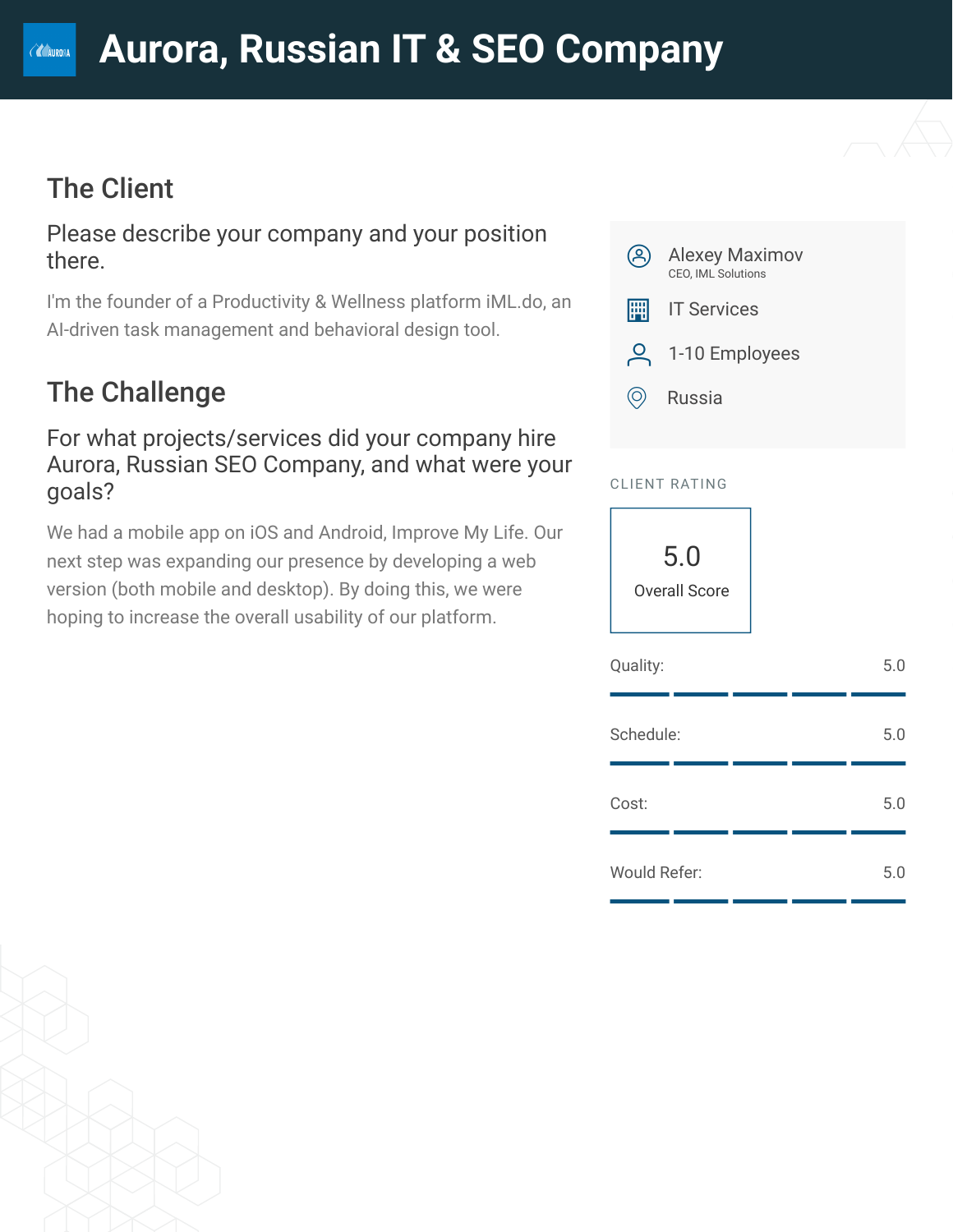## The Approach

**CAURORA** 

How did you select Aurora, Russian SEO Company and what were the deciding factors?

We chose Aurora as our vendor since we had a long track of successful partnership.

#### Describe the scope of work in detail, including the project steps, key deliverables, and technologies used.

After the initial project discussion, the team delivered us the project mockup. On the next step their team designed and developed APIcentric front-end solution based on VueJS framework, and a WordPress-powered website for our app's landing page. Both solutions developed by Aurora were multilingual.

### How many people from the Aurora, Russian SEO Company team worked with you, and what were their positions?

We mostly communicated with the project manager. A back-end developer, a front-end developer and a designer were involved in the process.

## The Outcome

#### Can you share any measurable outcomes of the project or general feedback about the deliverables?

The web version was the most demanded feature request among our audience. Since its launch we had a 130% conversion rate growth.